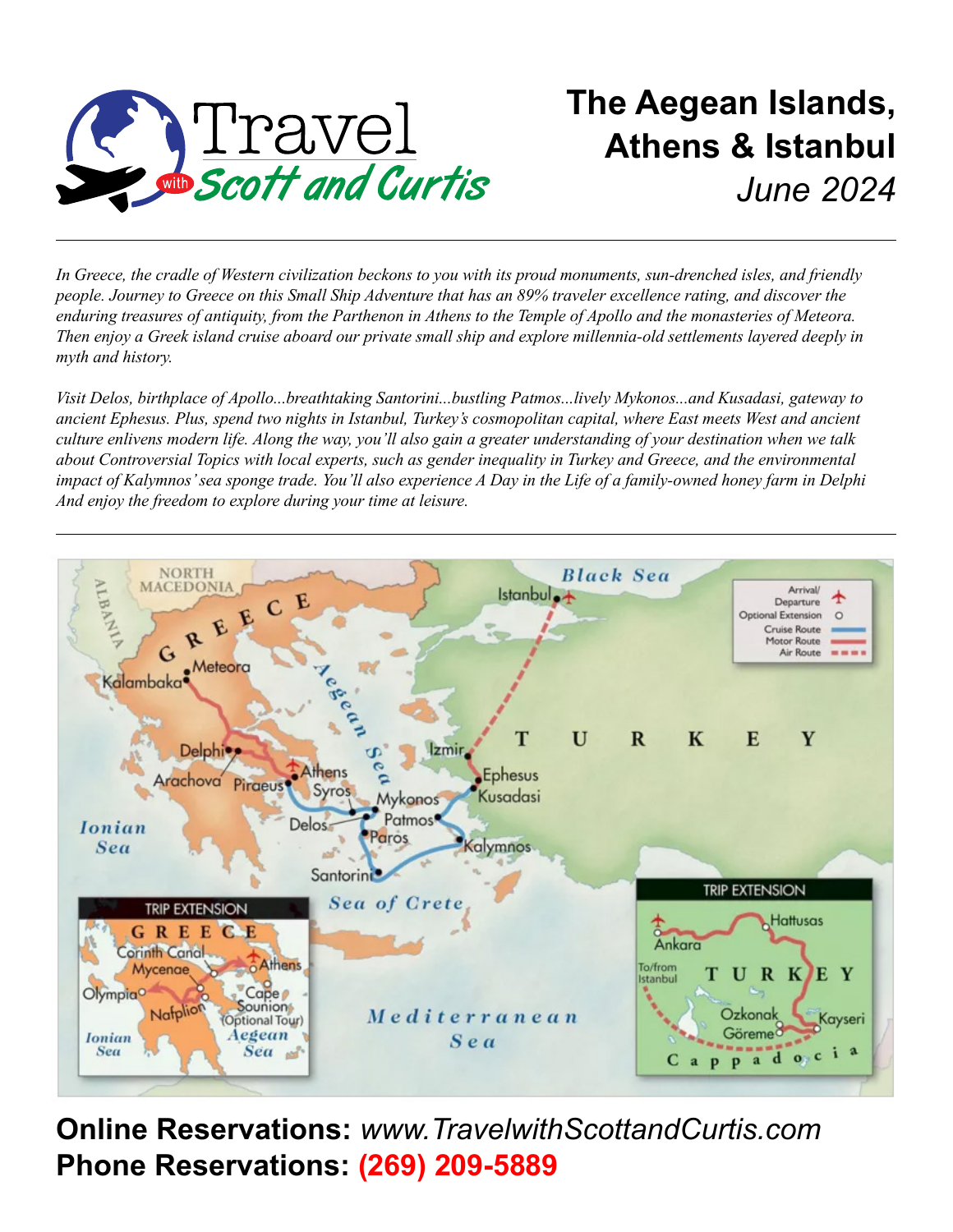## **Snapshot Itinerary:**

#### **The Aegean Islands, Athens & Istanbul**

**Travel Dates:** *June 2024*

**Day 1 – Depart U.S.**

**Day 2 – Arrive Athens, Greece**

**Day 3 – Explore Athens • Controversial Topic: Gender inequality in Greece with Irini Pantazi**

**Day 4 – Athens • Delphi • Arachova**

**Day 5 – Arachova • A Day in the Life of a Delphi honey farm**

**Day 6 – Kalambaka • Explore Meteora • Home-Hosted Dinner**

**Day 7 – Kalambaka • Athens • Embark ship • Greek dance performance**



**Day 8 – Explore Syros • Explore Mykonos**

**Day 9 – Explore Delos • Paros**

**Day 10 – Explore Paros • Dinner with a local family**

**Day 11 – Explore Santorini**

**Day 12 – Explore Kalymnos • Controversial Topic: Sponge fishing and ecological destruction with Aphrodite Papachatzis and Nektarios Kypraios**

**Day 13 – Explore Patmos • Captain's Farewell Dinner • Kusadasi, Turkey**

**Day 14 – Kusadasi • Disembark ship • Explore Ephesus • Istanbul**

**Day 15 – Explore Istanbul • Controversial Topic Women's rights in an increasingly conservative Turkey with Sanem Ozturk and Özgür Genç**

**Day 16 – Istanbul • Return to U.S.**

**COVID-19 UPDATE:** Your health and safety is our #1 priority. In partnership with our travel providers Great Circle Travel and OAT, we are monitoring the COVID-19 situation daily, including how it may impact future travel plans. If any changes are made, we will do our best to alert you as soon as possible. If you have questions in the meantime, please call Curtis Whitaker during regular business hours at **(269) 209-5889**. Thank you!

**REMINDER:** *Space for this special journey is available on a first-come, first-serve basis and is truly limited. To reserve your place today, please call* Curtis Whitaker at **(269) 209-5889**. *Welcome!*